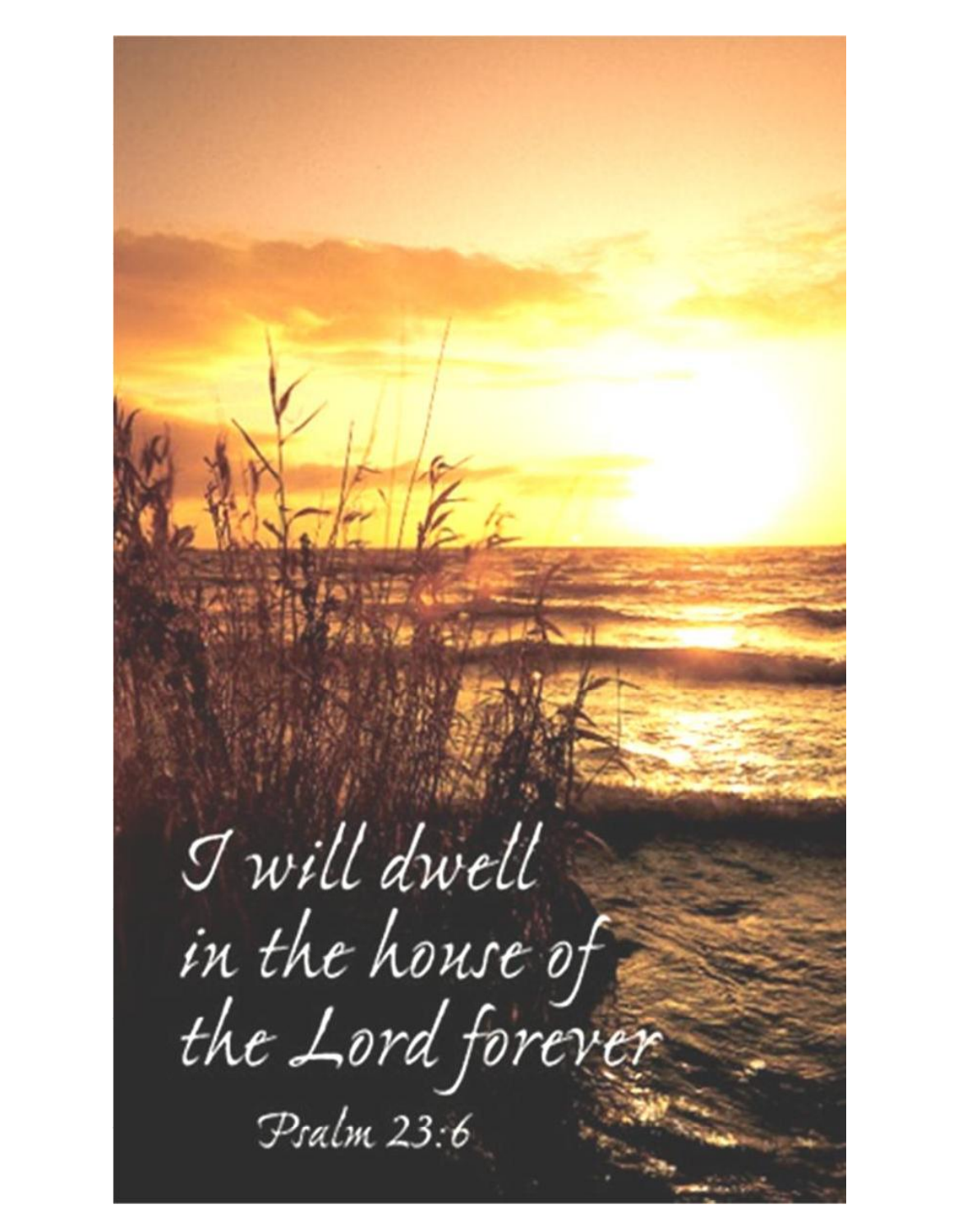#### George H. Treisner, Jr. February 26, 1936– January 15, 2022



George H. Treisner, Jr of Bethlehem, passed away January 15<sup>th</sup> at the age of 85. He was born to the late George H. and Florence (Reade) Treisner Sr. on February 26, 1936, in New York City.

After graduation from John Adams High School, he came to Bethlehem and enrolled at Lehigh University. He continued his education in various fields including banking, insurance, computer programming, and received permanent certification by Commonwealth of PA in Vocational II Electrical Construction, teaching at B.A.V.T.S. for twenty years. In 1991 he was voted PA Vocational Teacher of the Year. He was active in

PSEA and NEA and served in various positions. He then became a financial planner for Kades-Margolis until his retirement in 2019.

George was a member of Holy Cross Evangelical Lutheran Church. He served on Church Council in various positions and was a Youth Advisor along with his wife, Darlene. George sang on the church choir for over forty years and taught various Sunday School classes including New Members and First Communion. George also served on the Board of Directors at Lutheran Manor, was involved with United Way of the Lehigh Valley, and he was also active in politics.

He is survived by his loving wife, Darlene Treisner; three children George Treisner III, Dorothy Treisner, Rolf Treisner; two stepchildren, Curtis Steidinger (TerryAnn), and Dawn Mickelson; 9 grandchildren and 12 great grandchildren.

In lieu of flowers, please direct gifts to Holy Cross Lutheran Church; 2700 Jacksonville Road; Bethlehem, PA 18017.

Due to Covid concerns, a Celebration of Life service will be held Saturday, April 30<sup>th</sup>, 2022, at Holy Cross Church. Calling hours 9:30 AM to 11:00 AM. Service at 11:00 AM.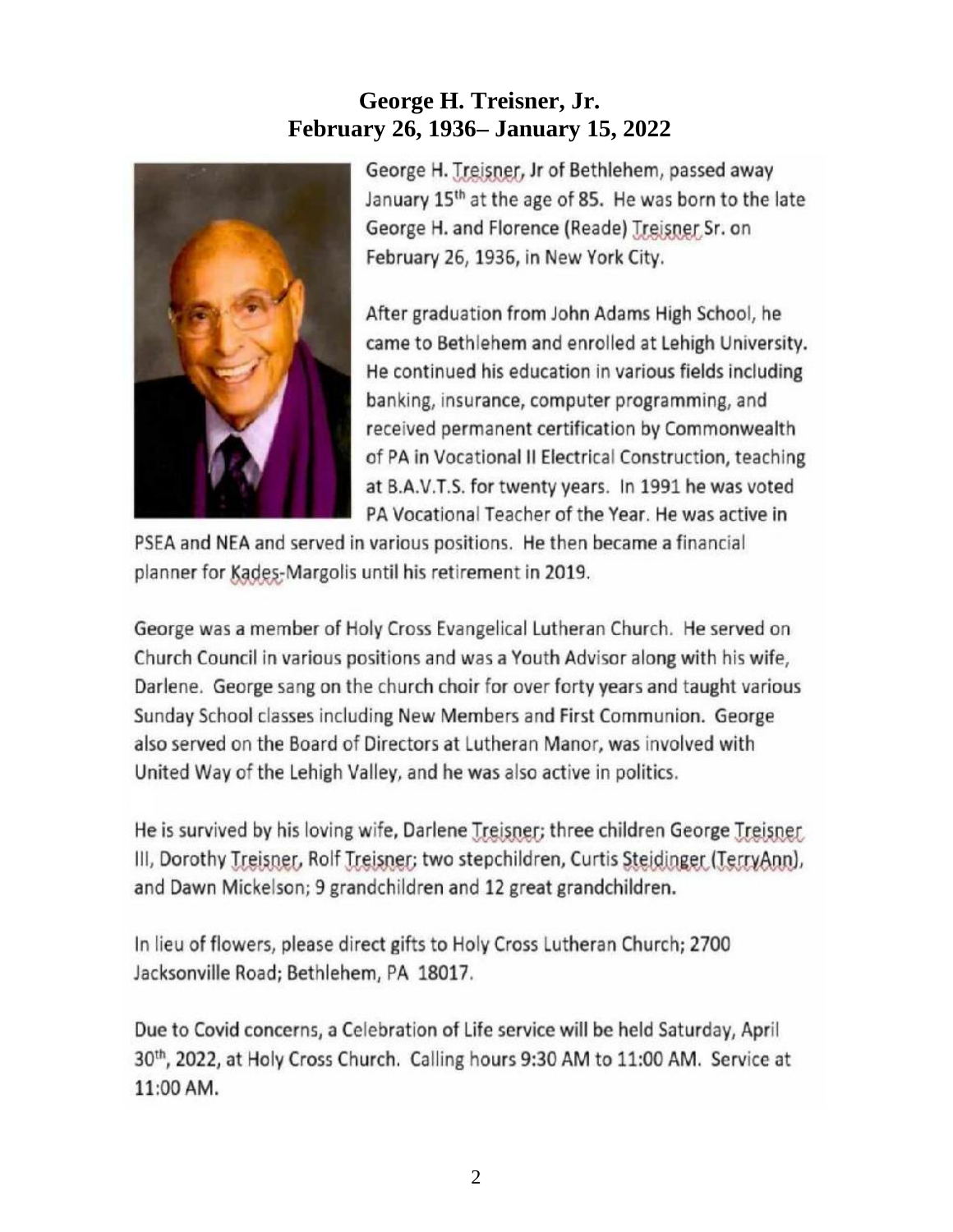## **HOMEGOING CELEBRATION "Celebrating Life Overcoming Death" April 30, 2022**

*To the Glory of God and in loving memory of*

**George H. Treisner, Jr. February 26, 1936– January 15, 2022**

**……………………………………….…………………………….**

The church of Jesus Christ welcomes the new Christian into its fellowship through Holy Baptism. The church helps faith grow through the preaching of the Word of God and the sacrament of Holy Communion. Now the voice of the church is heard as we proclaim our glorious victory in the resurrection of the dead through our Lord Jesus Christ.

**……………………………………………………………………..**

## WE GATHER IN GOD'S PRESENCE

# **PRELUDE**

## **GREETING**

P: Welcome in the name of Jesus, the Savior of the world. We are gathered to worship, to proclaim Christ crucified and risen, to remember before God our brother, George H. Treisner, Jr, to give thanks for his life, to commend him to our merciful Redeemer, and to comfort one another in our grief.

## **C: Thanks be to God.**

- P: "When we were baptized into Christ Jesus, we were baptized into His death. We were buried therefore with Him by baptism into death, so that as Christ was raised from the dead by the glory of the Father, we too might live a new life. For if we have been united with Him in a death like His, we shall certainly be united with Him in a resurrection like His." *(Romans 6:35)*
- **C: Thanks be to God.**

**HYMN** *(please stand) "How Great Thou Art" (Maj # 111 Text: Carl Boberg, tr/adapt Stuart K Hine; Tune: Swedish melody) →*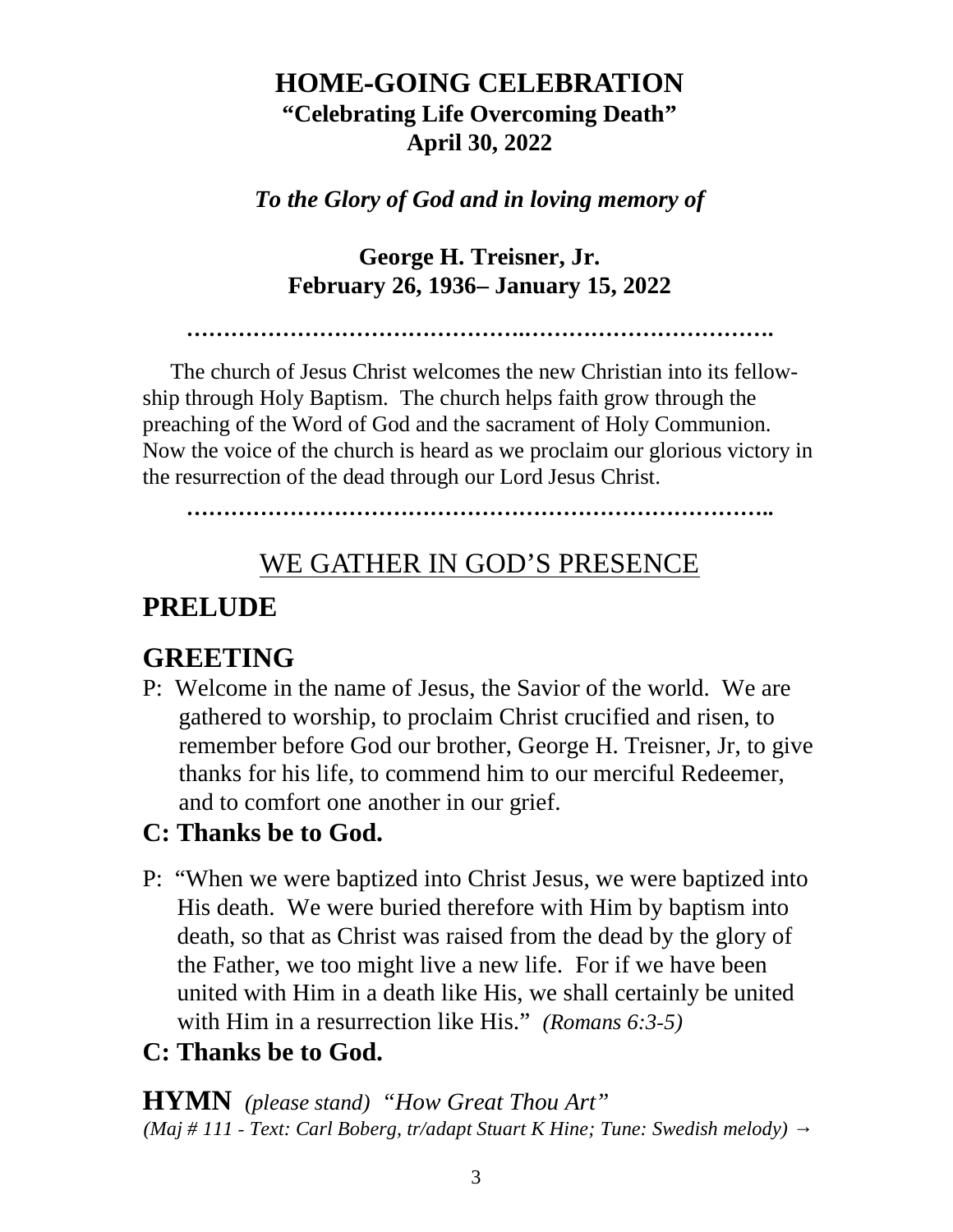| my God, when I in awe-some won-der<br>con - sid - er<br>1 O<br>Lord<br>2 When through the woods and for - est glades I<br>wan - der,<br>I hear the<br>when<br>think that God, his Son not<br>3 But<br>$\mathbf{I}$<br>spar - $ing$ ,<br>sent him to<br>4 When Christ shall come, with shout of ac - cla - ma - tion,<br>and take me    |
|----------------------------------------------------------------------------------------------------------------------------------------------------------------------------------------------------------------------------------------------------------------------------------------------------------------------------------------|
| made, I see the stars, I hear the might-y<br>the works thy hand hath<br>all<br>birds sing sweet-ly in<br>when I look down from loft - y moun-tain<br>the<br>trees;<br>that on the cross my bur-den glad-ly<br>I scarce can take<br>it<br>die.<br>in.<br>home, what joy shall fill<br>heart! Then I shall bow in hum-ble ad - o -<br>my |
| thun - der,<br>thy pow'r through-out<br>u - ni - verse dis - played;<br>the<br>and feel the gen - tle<br>gran - deur<br>and hear<br>brook<br>the<br>breeze;<br>bled<br>died<br>a - way my<br>bear - ing<br>he<br>and<br>to<br>take<br>sin:<br>"My God, how great thou<br>$ra - tion$<br>and there<br>pro - claim,<br>art!"             |
| Refrain<br>Then sings my soul, my Sav-ior God, to<br>thee,<br>how great thou                                                                                                                                                                                                                                                           |
| art!<br>How great thou art!<br>Then sings my soul, my Sav-ior God, to                                                                                                                                                                                                                                                                  |
| how great thou<br>How great thou<br>thee,<br>art!<br>art!                                                                                                                                                                                                                                                                              |

## **PRAYER OF THE DAY**

P: The Lord be with you. **C: And also with you.** Let us pray together: **C: Almighty God, those who die in the Lord still live with You in joy and blessedness. We give You heartfelt thanks for the grace You have bestowed upon Your servants who have finished their course in faith and now rest from their labors. May we, with all who have died in the true faith, have perfect fulfillment and joy in Your eternal and everlasting glory; through Your Son, Jesus Christ our Lord. AMEN.**

## WE HEAR GOD'S WORD

*(please sit)*

**FIRST LESSON** – Psalm 91 ………..……….Pew Bible p. 930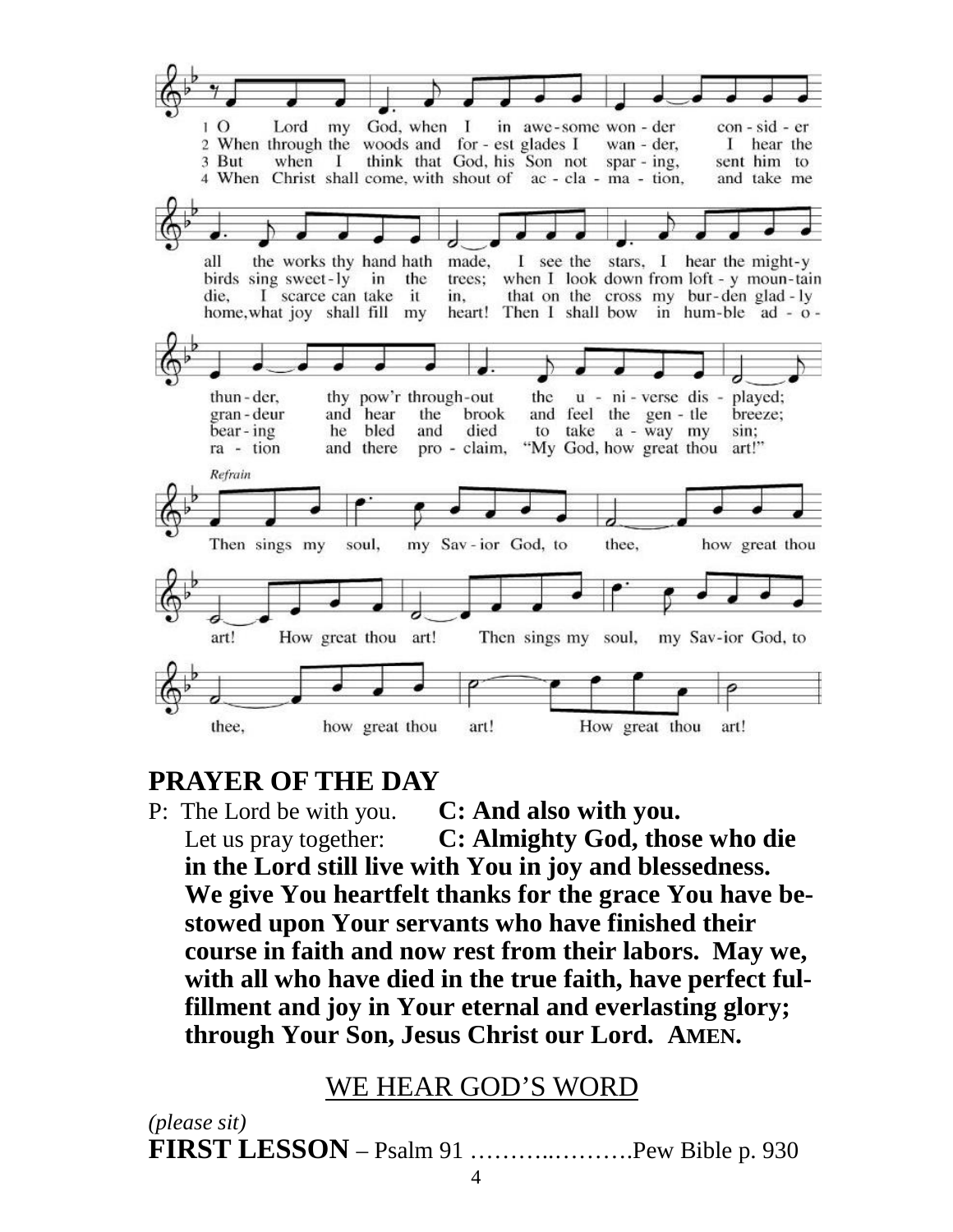**RESPONSIVE READING....Psalm 139:1-18, 23-24** *(congregation reads indented)* O LORD, You have searched me **and You know me.** You know when I sit and when I rise; **You perceive my thoughts from afar.** You discern my going out and my lying down; **You are familiar with all my ways.** Before a word is on my tongue **You know it completely, O LORD.** You hem me in—behind and before; **You have laid Your hand upon me.** Such knowledge is too wonderful for me, **too lofty for me to attain.** Where can I go from Your Spirit? **Where can I flee from Your presence?** If I go up to the heavens, You are there; **if I make my bed in the depths, You are there.** If I rise on the wings of the dawn, **if I settle on the far side of the sea,** even there Your hand will guide me, **Your right hand will hold me fast.** If I say, "Surely the darkness will hide me **and the light become night around me,"** even the darkness will not be dark to You; **the night will shine like the day, for darkness is as light to You.** For You created my inmost being; **You knit me together in my mother's womb.** I praise You because I am fearfully and wonderfully made; **Your works are wonderful, I know that full well.** My frame was not hidden from You **when I was made in the secret place.** When I was woven together in the depths of the earth, **Your eyes saw my unformed body.** All the days ordained for me were written in Your book **before one of them came to be.** How precious to me are Your thoughts, O God! **How vast is the sum of them!** Were I to count them, they would outnumber the grains of sand. **When I awake, I am still with You.**

5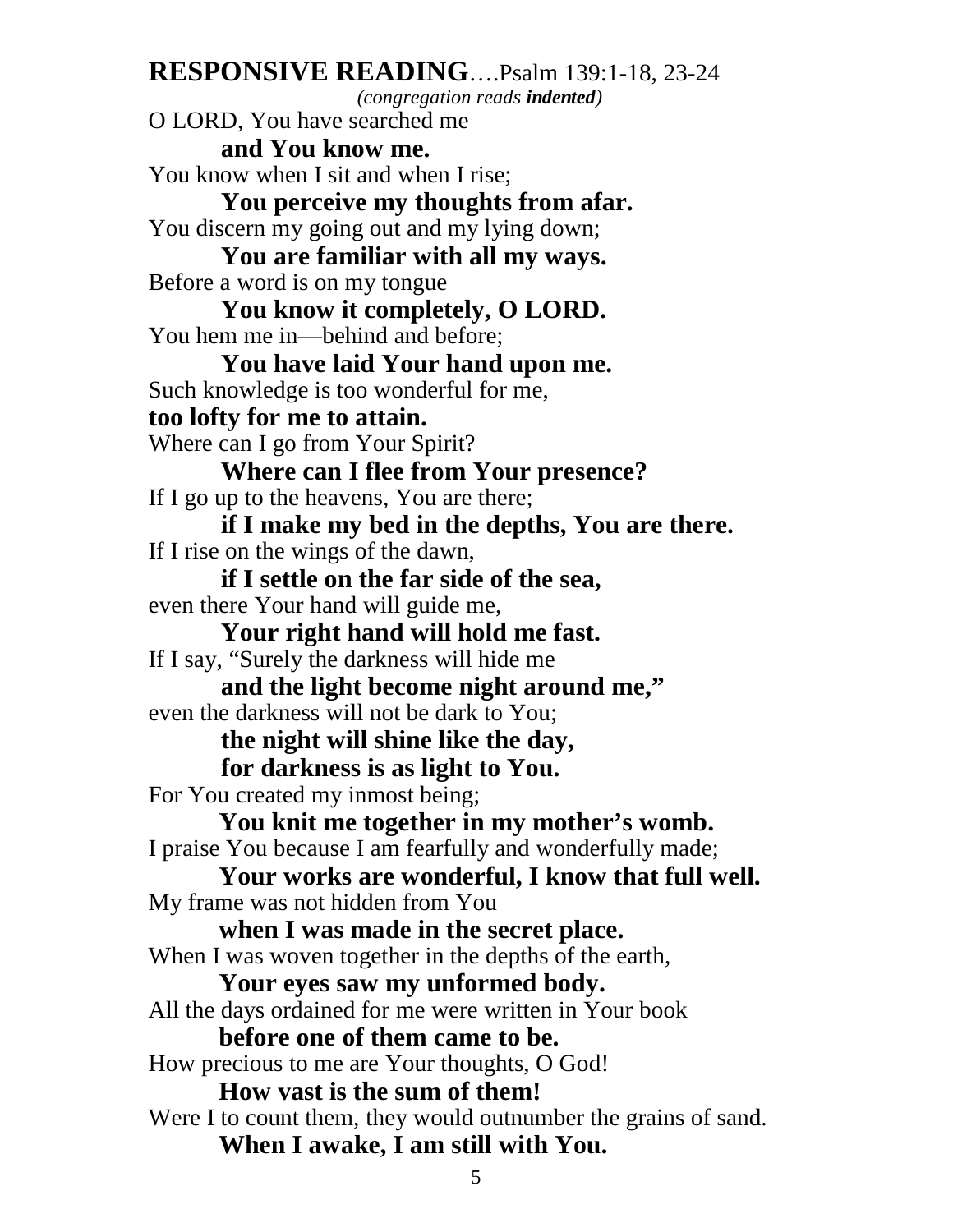Search me, O God, and know my heart;

**test me and know my anxious thoughts.**

See if there is any offensive way in me,

#### **and lead me in the way everlasting.**

**SECOND LESSON** – Revelation 21:1-4……………...p. 1757

*(please stand)*

**HOLY GOSPEL** – John 14:1-6………………………….. p. 1675

**HOMILY** *(please sit)* Pastor David Brown

#### WE RESPOND IN FAITH

**HYMN** *(please rise) "A Mighty Fortress" (Maj # 13)*



Text: Martin Luther, 1483-1546; tr. Frederick H. Hedge, 1805-1890 Music: EIN FESTE BURG, Martin Luther, 1483-1546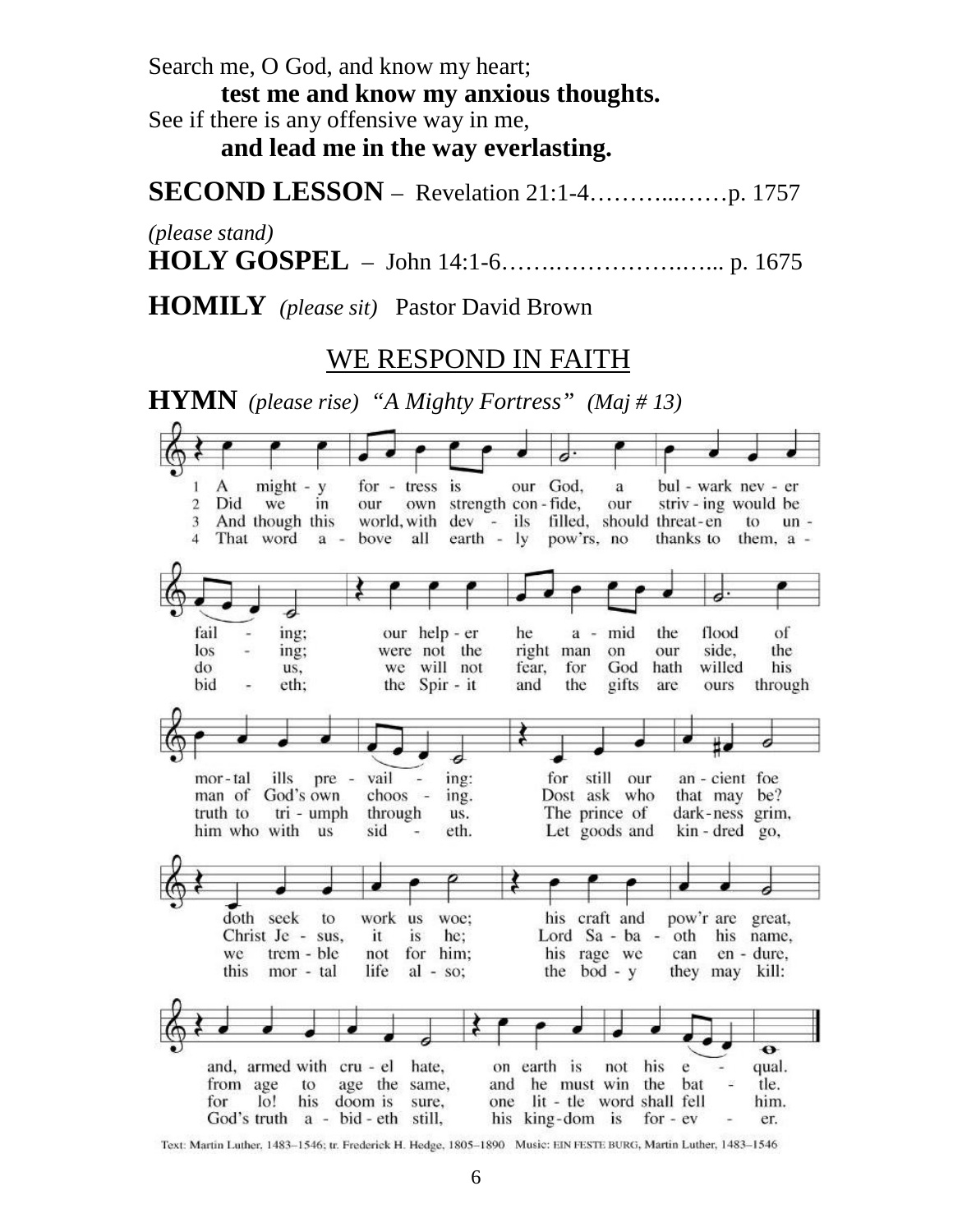### **APOSTLES' CREED**

**I believe in God the Father, Almighty, Creator of heaven and earth.**

- **I believe in Jesus Christ, His only Son, our Lord. He was conceived by the Holy Spirit, and born of the Virgin Mary. He suffered under Pontius Pilate, was crucified, died and was buried. He descended into hell. On the third day He rose again. He ascended into heaven, and is seated at the right hand of the Father. He will come again to judge the living and the dead.**
- **I believe in the Holy Spirit; the holy catholic church, the communion of saints; the forgiveness of sins; the resurrection of the body, and the life everlasting. Amen.**

## **THE PRAYERS** *(please kneel)*

- P: Let us pray. Almighty God, You have knit Your chosen people together in one communion, in the mystical body of Your Son, Jesus Christ our Lord. Give to Your whole Church in heaven and on earth Your light and Your peace. **C: Hear us, Lord.**
- P: Grant us faith to see that death has been swallowed up in the victory of our Lord Jesus Christ, so that we may live in confidence and hope until, by Your call, we are reunited with those who have gone before us.

#### **C: Hear us, Lord.**

- P: Grant that all who have been baptized into Christ's death and resurrection may die to sin and rise to newness of life and that through the grave and gate of death we may pass with Him to our joyful resurrection. **C: Hear us, Lord.**
- P: Grant to us who are still on our journey, and who walk as yet by faith, pardon and peace that we may be cleansed from all our sins and that Your Holy Spirit may lead us to holiness and righteousness all our days. **C: Hear us, Lord.**
- P: Grant to all who mourn a sure confidence in Your loving care, that, casting all their sorrow on You, they may know the consolation of Your love. **C: Hear us, Lord.**
- P: Grant us to entrust George into Your never failing love which sustained him in this life. We thank You for giving him to us to know and to love as a companion in our pilgrimage on earth. Receive him into Your arms of mercy and remember him according to the favor You bear for Your people. **C: Hear us, Lord.**

P: God, the generations rise and pass away before You. You are the strength of those who labor and the rest of the blessed dead. We rejoice in the fellowship of Your saints. We remember all who have lived in faith, all who have peacefully died, and especially those most dear to us who rest in You.. *(silence for remembrance)…* Give us in time our reward with those who have trusted in You and lived to do Your holy will. To Your name, we the Church on earth and the Church in heaven, ascribe all honor and glory, now and forever. **C: AMEN.**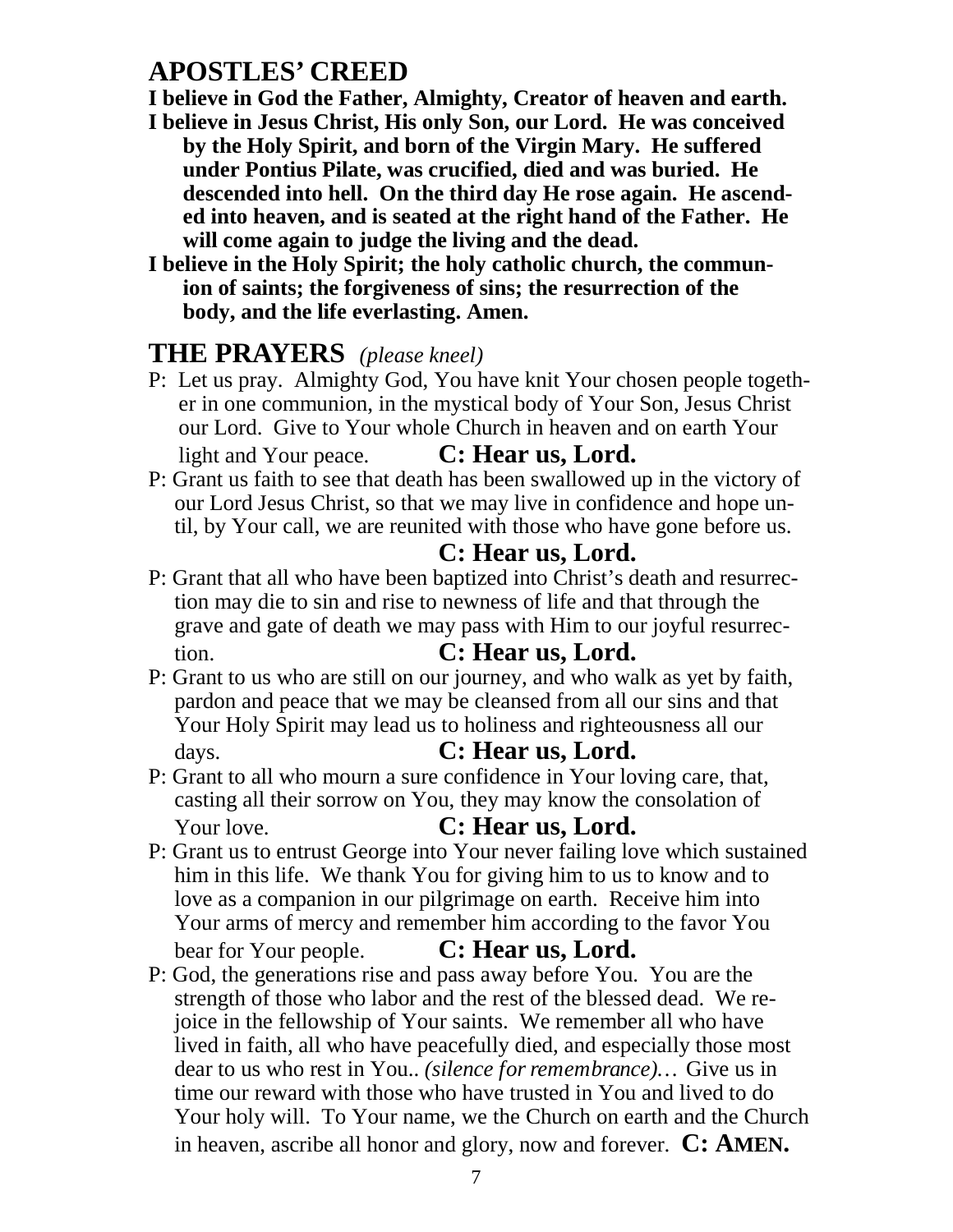**SOLO** *"It is Well With my Soul"*

## WE COMMUNE WITH CHRIST

## **THE GREAT THANKSGIVING** *(please stand)*

P: The Peace of the LORD be with you always.

#### **C: And also with you.**

- P: Lift up your hearts. **C: We lift them to the LORD.**
- P: Let us give thanks to the Lord our God.

#### **C: It is right to give our thanks and praise.**

P: It is indeed right, our duty and our joy that we should at all times and in all places offer thanks and praise to You, O Lord, Holy Father, through Christ our Lord; Who brought to light the living hope of a blessed resurrection, that, in our grief, we may rejoice in full assurance of our change into the likeness of His glory. And so, with the Church on earth and the hosts of heaven, we praise Your name and join their unending hymn: *"Alleluia" (Michael W. Smith)*

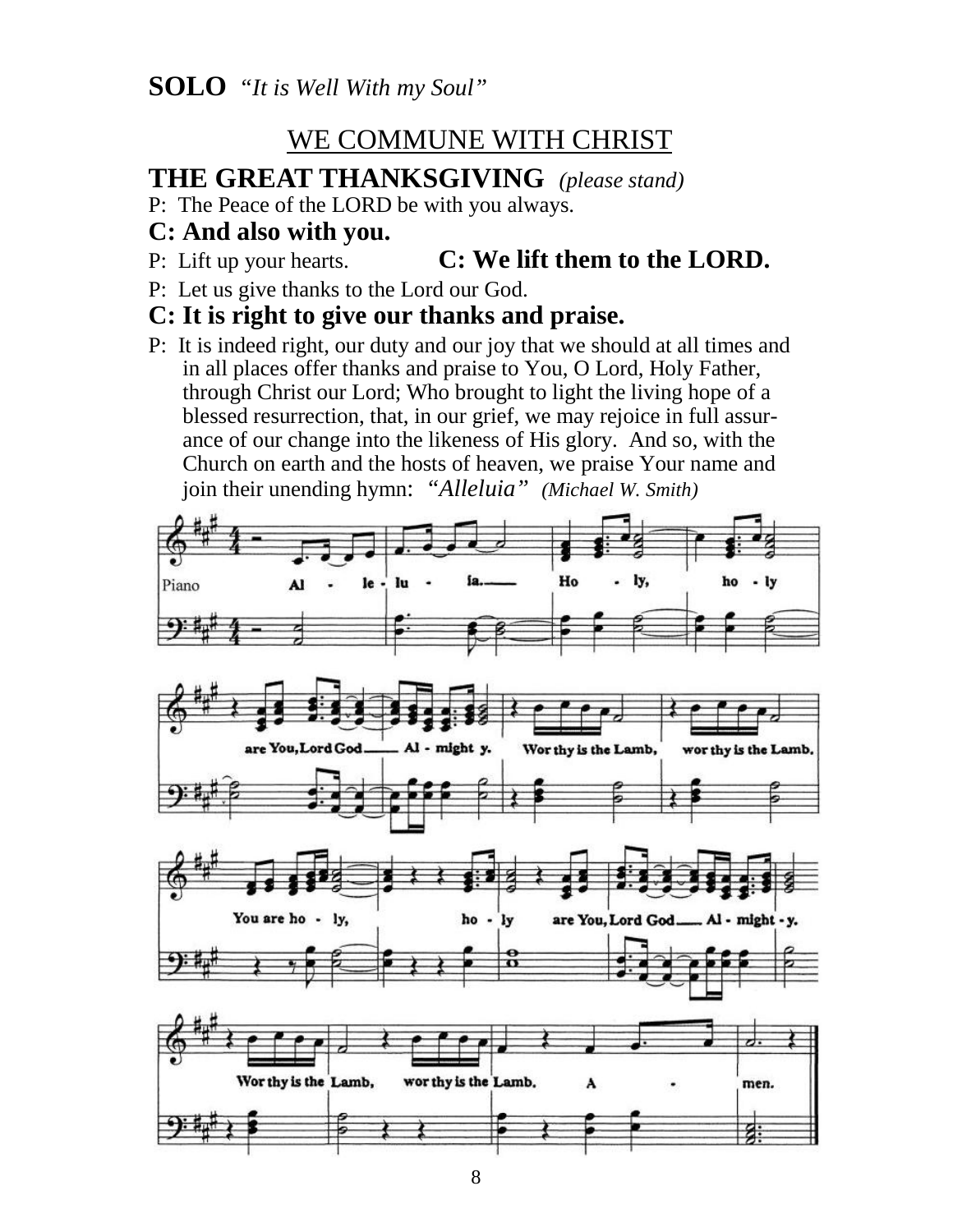# **THE WORDS OF INSTITUTION**

P: In the night in which He was betrayed our Lord Jesus took bread, and gave thanks; broke it, and gave it to His disciples, saying: Take and eat; this is My body, given for you. Do this in remembrance of Me.

Again, after supper, He took the cup, gave thanks, and gave it for all to drink, saying: This cup is the new covenant in My blood, shed for you and for all people for the forgiveness of sin. Do this for the remembrance of Me.

P: Lord, remember us in Your kingdom, and teach us to pray:

### **THE LORD'S PRAYER** *(sung)*

**Our Father, Who art in heaven, hallowed by Thy name. Thy kingdom come, Thy will be done on earth as it is in heaven. Give us this day our daily bread. And forgive us our trespasses as we forgive those who trespass against us. And lead us not into temptation, but deliver us from evil. For Thine is the kingdom and the power and the glory forever. Amen.**

## **COMMUNION** *(please sit)*

*Christ welcomes you to this meal of the baptized! All who are baptized and trust in Jesus as Lord and Savior may partake. Please fill out a Communication Card and put it in the offering plate with. Take a regular or rice (blue) wafer and a pre-filled glass of wine (red) or grape juice (white). Those not ready to receive communion may come for a blessing.*

**COMMUNION HYMNS** *sung while others are receiving.*



Text: Charlotte Elliott, 1789-1871 Music: WOODWORTH, William B. Bradbury, 1816-1868

2. *"In the Garden" (Maj # 270 C. Austin Miles) →*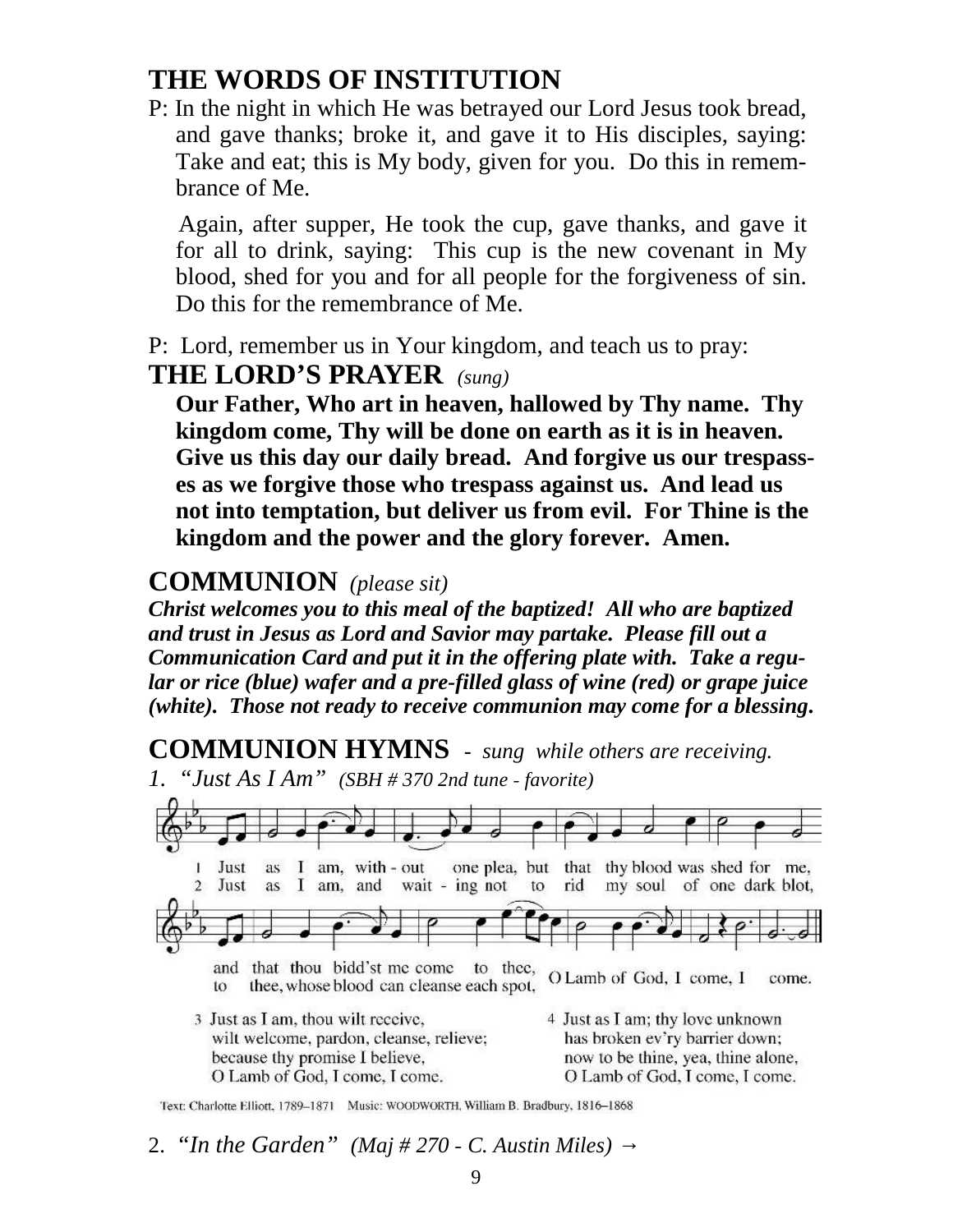

## **POST COMMUNION PRAYER** *(please stand)*

P: Let us pray together: **C: Lord, now let Your servant depart in peace: Your word has been fulfilled. My own eyes have seen the salvation which You have prepared**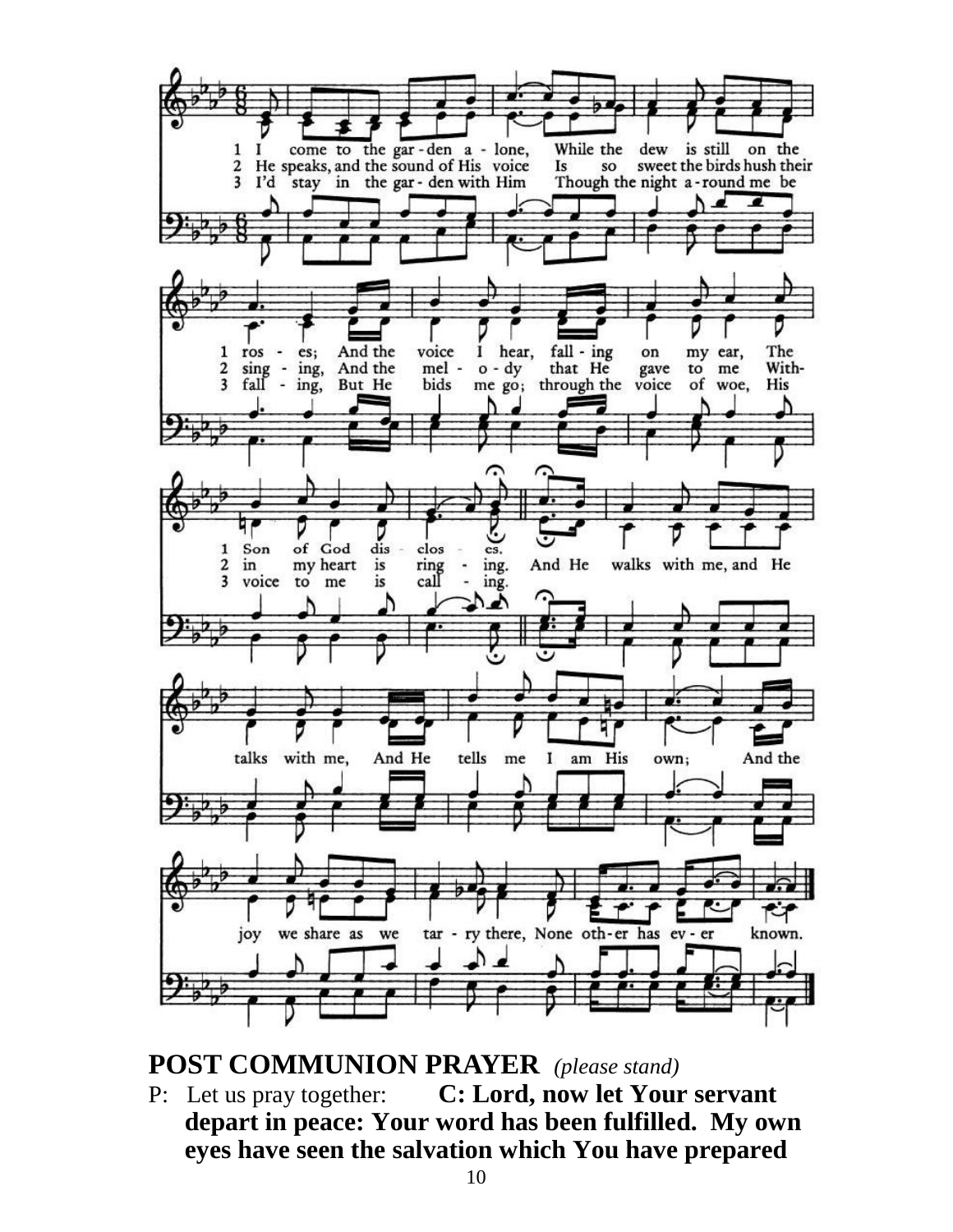**in the sight of all people: a light to reveal You to the nations and the glory of Your people Israel. Glory to the Father and to the Son and to the Holy Spirit, as it was in the beginning, is now, and will be forever. Amen.**

## WE ARE SENT INTO GOD'S WORLD

## **COMMENDATION**

P: Into Your hands, O merciful Savior, we commend Your servant, George. Acknowledge, we humbly beseech You, a sheep of Your own fold, a lamb of Your own flock, a sinner of Your own redeeming. Receive him into the arms of Your mercy, into the blessed rest of everlasting peace, and into the glorious company of the saints in light.

#### **C: AMEN.**

**HYMN** *"Because He Lives" (Maj # 260 Gloria & William Gaither)*